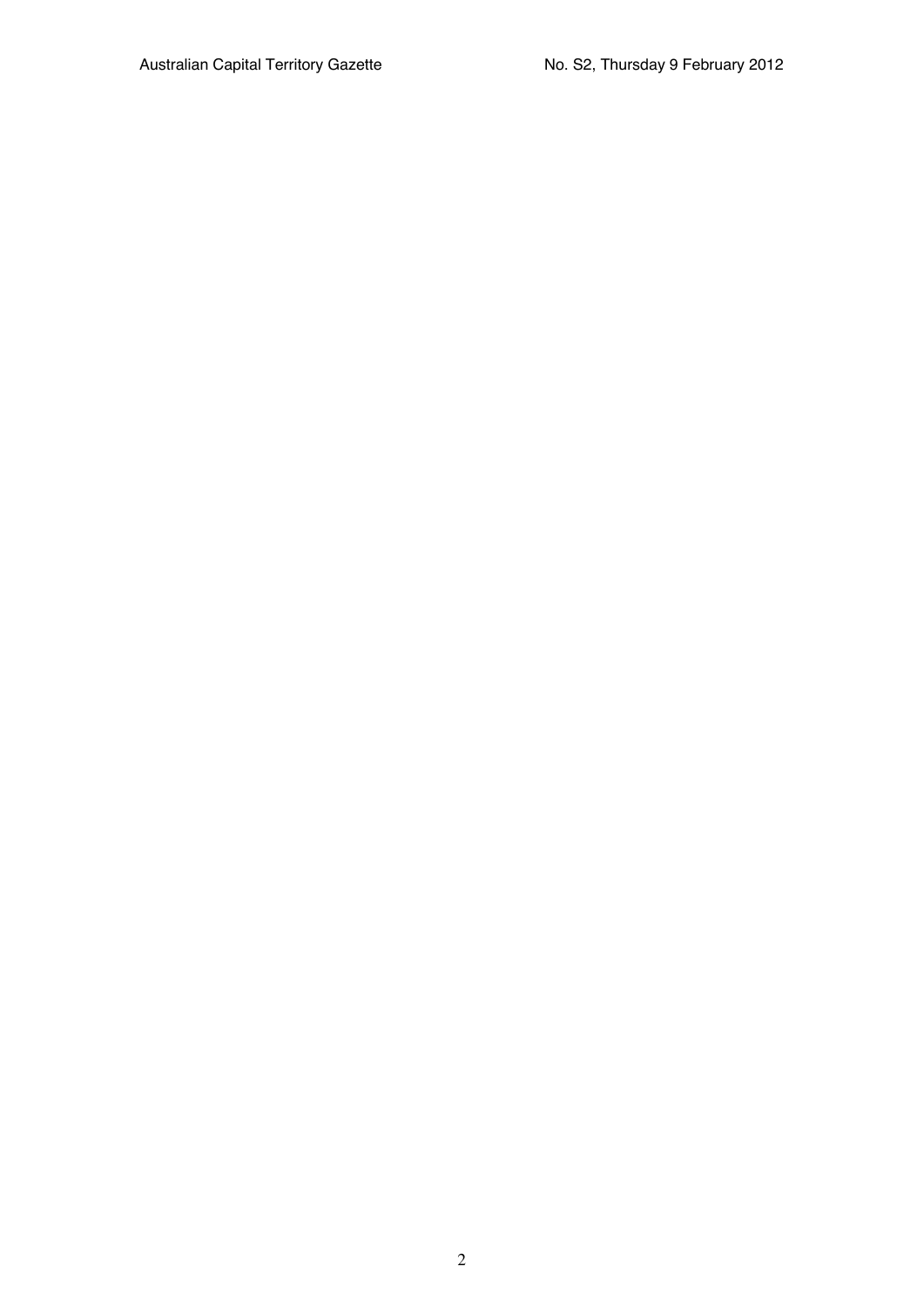

# **Administrative Arrangements Amendment 2012 (No 1)**

## **Notifiable instrument NI2012-53**

made under the

**Australian Capital Territory (Self-Government) Act 1988 (Cwlth) and the Public Sector Management Act 1994** 

| $\overline{\mathbf{1}}$ | <b>Name of instrument</b>                                                                                      |
|-------------------------|----------------------------------------------------------------------------------------------------------------|
|                         | the Administrative<br><b>This</b><br>instrument<br>Arrangements<br>$\overline{1}S$<br>Amendment $2012$ (No 1). |
| $\overline{2}$          | <b>Commencement</b>                                                                                            |
|                         | This instrument commences on the day after its notification day.                                               |
| 3                       | <b>Legislation amended</b>                                                                                     |
|                         | This instrument amends the <i>Administrative Arrangements</i> 2011<br>$(No 3)$ .                               |